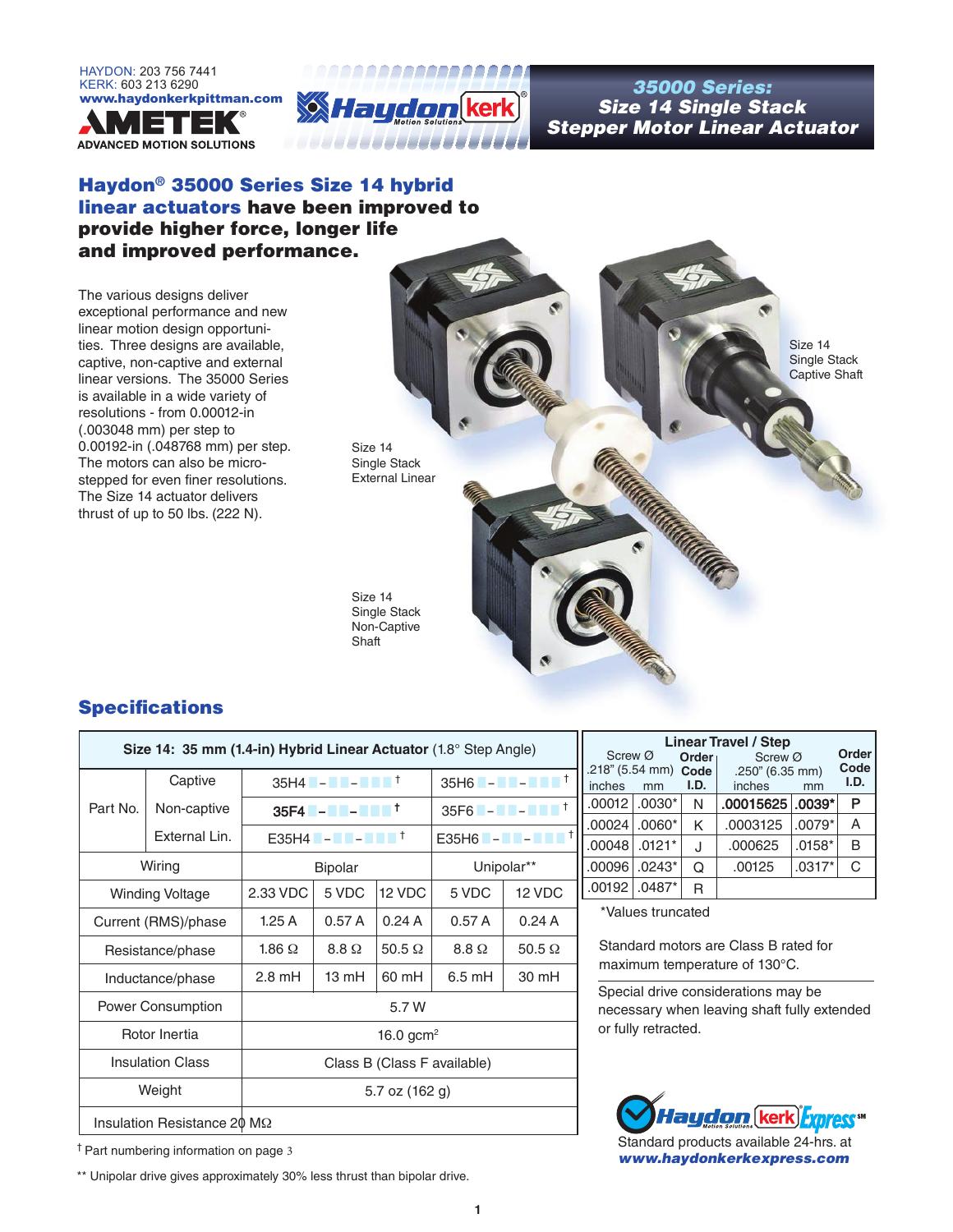



# *Size 14 Single Stack Drawings & Curves*



Bipolar

100% Duty Cycle

NOTE: All chopper drive curves were created with a 5 volt motor and a 40 volt power supply.

Ramping can increase the performance of a motor either by increasing the top speed or getting a heavier load accelerated up to speed faster. Also, deceleration can be used to stop the motor without overshoot.

With L/R drives peak force and speeds are reduced, using a unipolar drive will yield a further 30% force reduction.

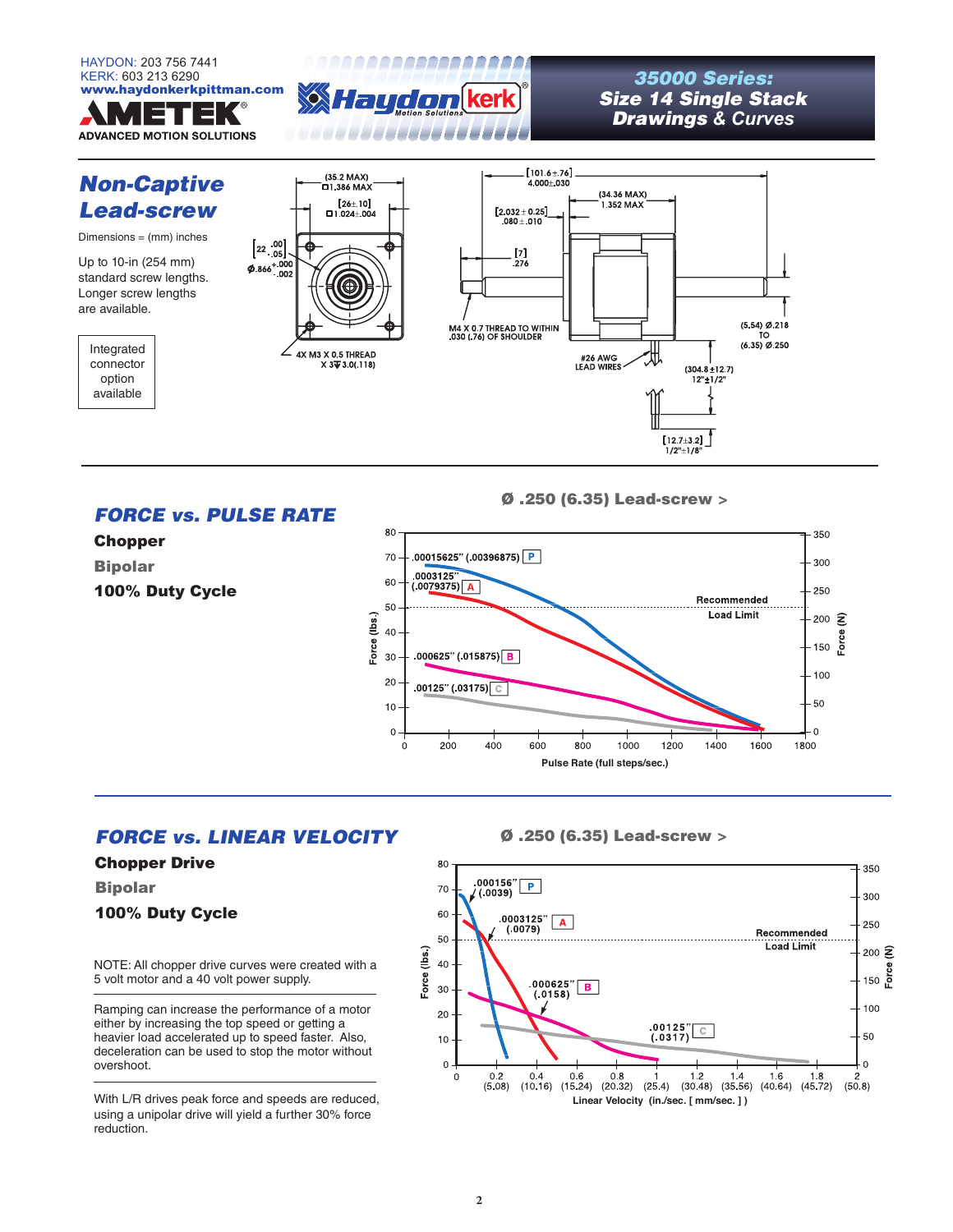**ADVANCED MOTION SOLUTIONS** 



## *Part Number Identification Wiring & Step Sequence*

### *Identifying the Hybrid part number codes when ordering*

| Е                                     | 35                       | F                                        | 4                                    | P                                                 | 05                                        | <b>XXX</b>                                                                        |
|---------------------------------------|--------------------------|------------------------------------------|--------------------------------------|---------------------------------------------------|-------------------------------------------|-----------------------------------------------------------------------------------|
| <b>Prefix</b><br>(include             | <b>Series</b><br>number  | <b>Style</b>                             | <b>Coils</b>                         | <b>Code ID</b><br><b>Resolution</b>               | <b>Voltage</b>                            | <b>Suffix</b>                                                                     |
| only when                             | designation              | $F = 1.8^{\circ}$<br>Non-captive         | $4 =$ Bipolar<br>$(4 \text{ wire})$  | <b>Travel/Step</b>                                | $2.33 = 2.33 \text{ VDC}$<br>$05 = 5$ VDC | <b>Stroke</b><br>Example: $-910 = 1$ -in                                          |
| using the<br>following)               | $35 = 35000$             | $H = 1.8^{\circ}$ Captive<br>or External | $6 =$ Unipolar<br>$(6 \text{ wire})$ | $N = .00012-in$<br>(.0030)                        | $12 = 7.5 \text{ VDC}$                    | (Refer to Stroke chart<br>on Captive motor series                                 |
| $A = A$ Coil                          | (Series<br>numbers       | (use "E" or                              |                                      | $K = .00024-in$                                   | Custom V                                  | product page.)                                                                    |
| (See AC<br>Synchronous<br>Data Sheet) | represent<br>approximate | "K" Prefix<br>for External<br>version)   |                                      | (.0060)<br>$=.00048$ -in<br>J<br>(.0121)          | available                                 | Suffix also<br>represents:                                                        |
| $E =$ External<br>$K =$ External      | width of motor<br>body)  | $J = 0.9^\circ$<br>Non-captive           |                                      | $Q = .00096-in$<br>(.0243)                        |                                           | $-800$ = Metric                                                                   |
| with $40^\circ$<br>thread form        |                          | $K = 0.9^{\circ}$ Captive<br>or External |                                      | $= .00015625$ -in<br>P<br>(.0039)                 |                                           | -900 = External Linear<br>with grease and                                         |
| $P = Proximity$<br>Sensor             |                          | (use "E" or<br>"K" Prefix                |                                      | $\mathbf{A} = 0.0003125$ -in<br>(.0079)           |                                           | flanged nut<br>$-XXX =$ Proprietary                                               |
| $S =$ Home<br>Switch                  |                          | for External<br>version)                 |                                      | $B = 0.000625 - in$<br>(.0158)<br>$C = .00125-in$ |                                           | suffix assigned to a<br>specific customer ap-                                     |
|                                       |                          |                                          |                                      | (.0317)<br>$R = .00192-in$<br>(.0478)             |                                           | plication. The identifier<br>can apply to either a<br>standard or custom<br>part. |
|                                       |                          |                                          |                                      | <b>High</b>                                       |                                           |                                                                                   |
|                                       |                          |                                          |                                      | <b>Resolution</b>                                 |                                           |                                                                                   |
|                                       |                          |                                          |                                      | $= .00006$ -in<br>U<br>(.0015)                    |                                           |                                                                                   |

 $V = 0.000078$ -in (.00198)

## *Hybrids: Wiring*



### *Hybrids: Stepping Sequence*

|                        | <b>Bipolar</b> | $Q2-Q3$    | $Q1-Q4$    | $Q6-Q7$        | $Q5-Q8$    |                  |
|------------------------|----------------|------------|------------|----------------|------------|------------------|
|                        | Unipolar       | Q1         | Q2         | Q <sub>3</sub> | Q4         | ↑                |
| EXTEND                 | Step           |            |            |                |            | $\sum_{i=1}^{n}$ |
|                        |                | ON         | <b>OFF</b> | ON             | <b>OFF</b> |                  |
| $\mathsf{S}\mathsf{W}$ | 2              | <b>OFF</b> | ON         | ON             | <b>OFF</b> | RACT             |
|                        | 3              | <b>OFF</b> | ON         | <b>OFF</b>     | ON         |                  |
| $\downarrow$           |                | ON         | <b>OFF</b> | <b>OFF</b>     | ON         | i<br>⊭           |
|                        |                | ON         | <b>OFF</b> | ON             | <b>OFF</b> |                  |

**Note:** Half stepping is accomplished by inserting an off state between transitioning phases.